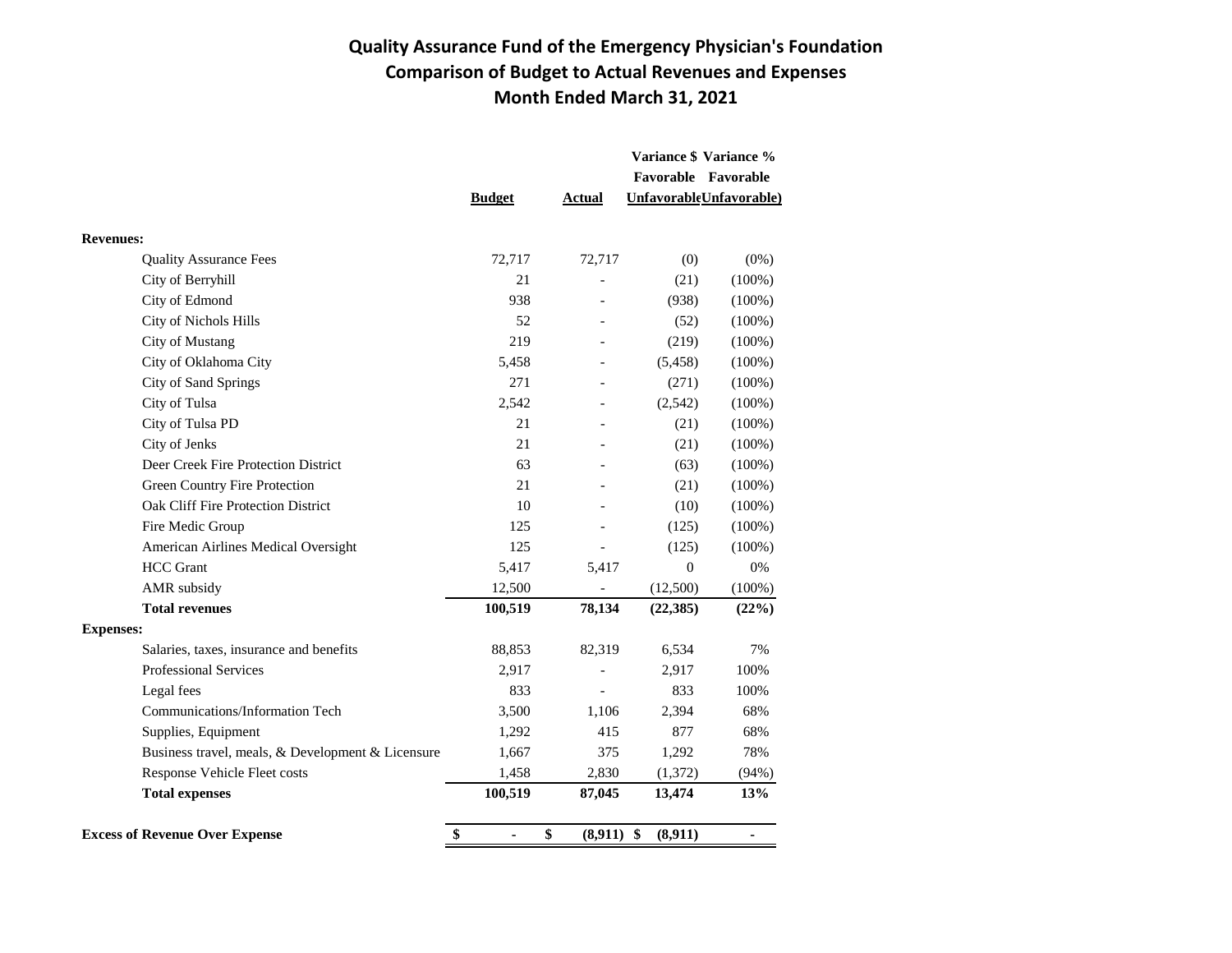## **Quality Assurance Fund of the Emergency Physician's Foundation Comparision of Budget to Actual Revenues and Expenses Year to Date March 31, 2021**

|                                                   |                                    |                          |                | Variance \$ Variance %          |
|---------------------------------------------------|------------------------------------|--------------------------|----------------|---------------------------------|
|                                                   |                                    |                          | Favorable      | Favorable                       |
|                                                   | <b>Budget</b>                      | <b>Actual</b>            |                | <b>Unfavorable Unfavorable)</b> |
| <b>Revenues:</b>                                  |                                    |                          |                |                                 |
| <b>Quality Assurance Fees</b>                     | 654,454                            | 654,454                  | (0)            | $(0\%)$                         |
| City of Berryhill                                 | 188                                | $\overline{a}$           | (188)          | (100%)                          |
| City of Edmond                                    | 8,438                              |                          | (8, 438)       | $(100\%)$                       |
| <b>City of Nichols Hills</b>                      | 469                                | $\overline{a}$           | (469)          | $(100\%)$                       |
| <b>City of Mustang</b>                            | 1,969                              | 2,000                    | 31             | 2%                              |
| City of Oklahoma City                             | 49,125                             | $\overline{\phantom{0}}$ | (49, 125)      | $(100\%)$                       |
| City of Sand Springs                              | 2,438                              |                          | (2, 438)       | $(100\%)$                       |
| City of Tulsa                                     | 22,875                             | 30,500                   | 7,625          | 33%                             |
| City of Tulsa PD                                  | 188                                |                          | (188)          | $(100\%)$                       |
| City of Jenks                                     | 188                                |                          | (188)          | $(100\%)$                       |
| Deer Creek Fire Protection District               | 563                                |                          | (563)          | $(100\%)$                       |
| <b>Green Country Fire Protection</b>              | 188                                | $\overline{a}$           | (188)          | $(100\%)$                       |
| <b>Oak Cliff Fire Protection District</b>         | 94                                 | 375                      | 281            | 300%                            |
| Fire Medic Group                                  | 1,125                              |                          | (1, 125)       | $(100\%)$                       |
| American Airlines Medical Oversight               | 1,125                              | $\overline{a}$           | (1,125)        | $(100\%)$                       |
| <b>HCC</b> Grant                                  | 48,750                             | 48,750                   | $\overline{0}$ | $0\%$                           |
| AMR subsidy                                       | 112,500                            | 41,667                   | (70, 833)      | (63%)                           |
| <b>Total revenues</b>                             | 904,673                            | 777,746                  | (126, 927)     | (14%)                           |
| <b>Expenses:</b>                                  |                                    |                          |                |                                 |
| Salaries, taxes, insurance and benefits           | 799,673                            | 803,506                  | (3,834)        | $(0\%)$                         |
| <b>Professional Services</b>                      | 26,250                             | 13,390                   | 12,860         | 49%                             |
| Legal fees                                        | 7,500                              | 1,112                    | 6,388          | 85%                             |
| Communications/Information Tech                   | 31,500                             | 12,868                   | 18,632         | 59%                             |
| Supplies, Equipment                               | 11,625                             | 8,524                    | 3,101          | 27%                             |
| Business travel, meals, & development & licensure | 15,000                             | 5,078                    | 9,922          | 66%                             |
| Response Vehicle Fleet costs                      | 13,125                             | 21,410                   | (8,285)        | (63%)                           |
| <b>Total expenses</b>                             | 904,673                            | 865,888                  | 38,784         | 4%                              |
| <b>Excess of Revenue Over Expense</b>             | \$<br>$\qquad \qquad \blacksquare$ | \$<br>$(88, 143)$ \$     | (88, 143)      |                                 |

\*\*Handtevy was moved to professional services